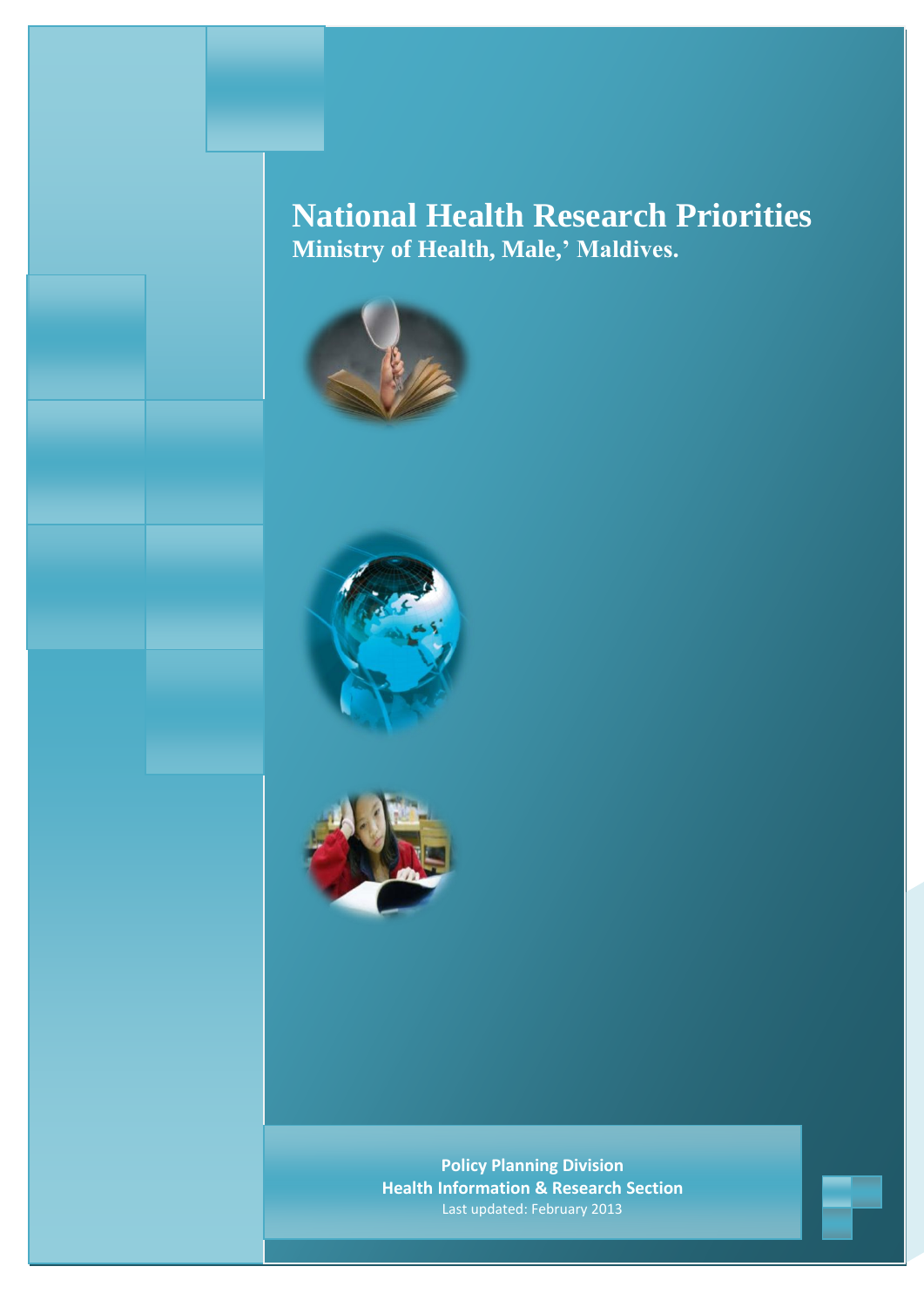## BACKGROUND:

Priority setting is one of the most important issues in a health research system, and no health system, especially in developing countries, can afford to pay for every research they want to do. Difficult decisions must be made as the gap increases between the need for health system research and the amount of money available to provide them.

To compose this priority setting, the Policy Planning Division of the Ministry of Health (MOH), contacted all the Departments, Divisions, Sections and other stakeholders under the MOH. All stakeholders were requested to propose their priorities. These areas were then ratified formally by the MOH.

Composing a priority list for research enables research and development agencies, funding bodies and other international actors to respect these priorities in funding and conducting research.

**The Research Priority list will be updated regularly.**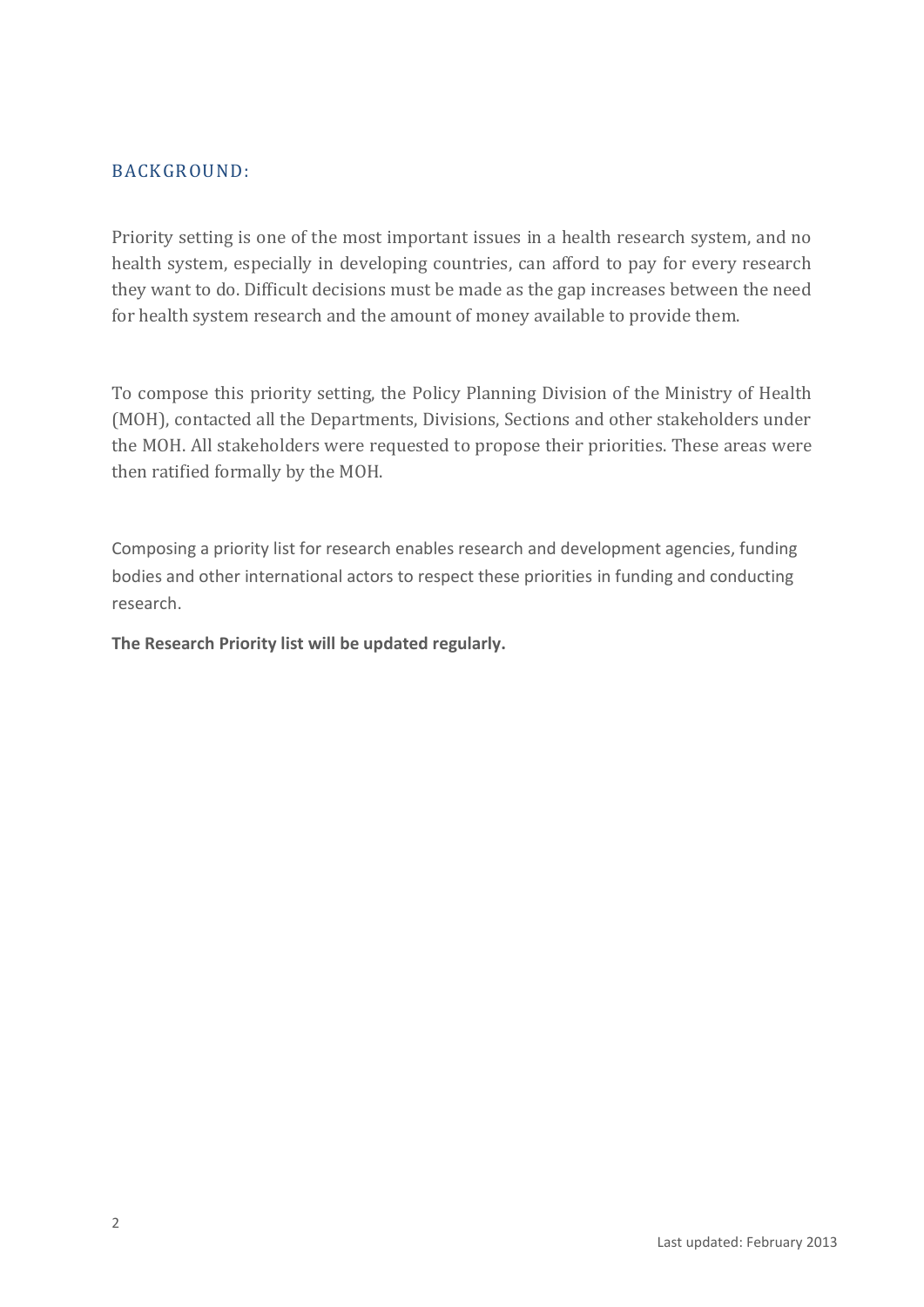| N <sub>0</sub> | <b>Research Areas</b>                                                                                               | Division/Department for technical<br>input |
|----------------|---------------------------------------------------------------------------------------------------------------------|--------------------------------------------|
| $\mathbf{1}$   | Telemedicine                                                                                                        | Policy Planning Division                   |
| $\overline{2}$ | Quality of care in hospitals                                                                                        |                                            |
| 3              | Patient provider relationship,<br>improve quality & save money                                                      | Health Service Division                    |
| 4              | Root case analysis                                                                                                  |                                            |
| 5              | Specific blood groups in Maldives.                                                                                  |                                            |
| 6              | Thalassemia and other<br>hemoglobinophathies                                                                        | Maldives Blood Services                    |
| 7              | Socio-economic aspects of<br>Thalassemics                                                                           |                                            |
| 8              | Hemoglobin level among blood<br>donors in Maldives.                                                                 |                                            |
| $\mathbf{Q}$   | Tuberculosis (TB) risk                                                                                              |                                            |
| 10             | Biological and behavioral survey on<br>HIV/AIDS+ qualitative in-depth<br>study component on social risk<br>behavior |                                            |
| 11             | Impact of social determinants of<br>health on non-communicable<br>diseases.                                         |                                            |
| 12             | Mental health                                                                                                       |                                            |
| 13             | Obesity among Maldivian adults                                                                                      |                                            |
| 14             | Tobacco seeking and consumption<br>behaviors.                                                                       |                                            |
| 15             | Road traffic injuries and fatalities.                                                                               | Health Protection Agency (HPA)             |
| 16             | Vector identification                                                                                               |                                            |
| 17             | Health care waste management in<br>Maldives                                                                         |                                            |
| 18             | Use of mercury thermometers and<br>BP (blood pressure) apparatus in<br>the hospitals                                |                                            |
| 19             | The relationship between Climate<br>variability and dengue fever in<br>Maldives.                                    |                                            |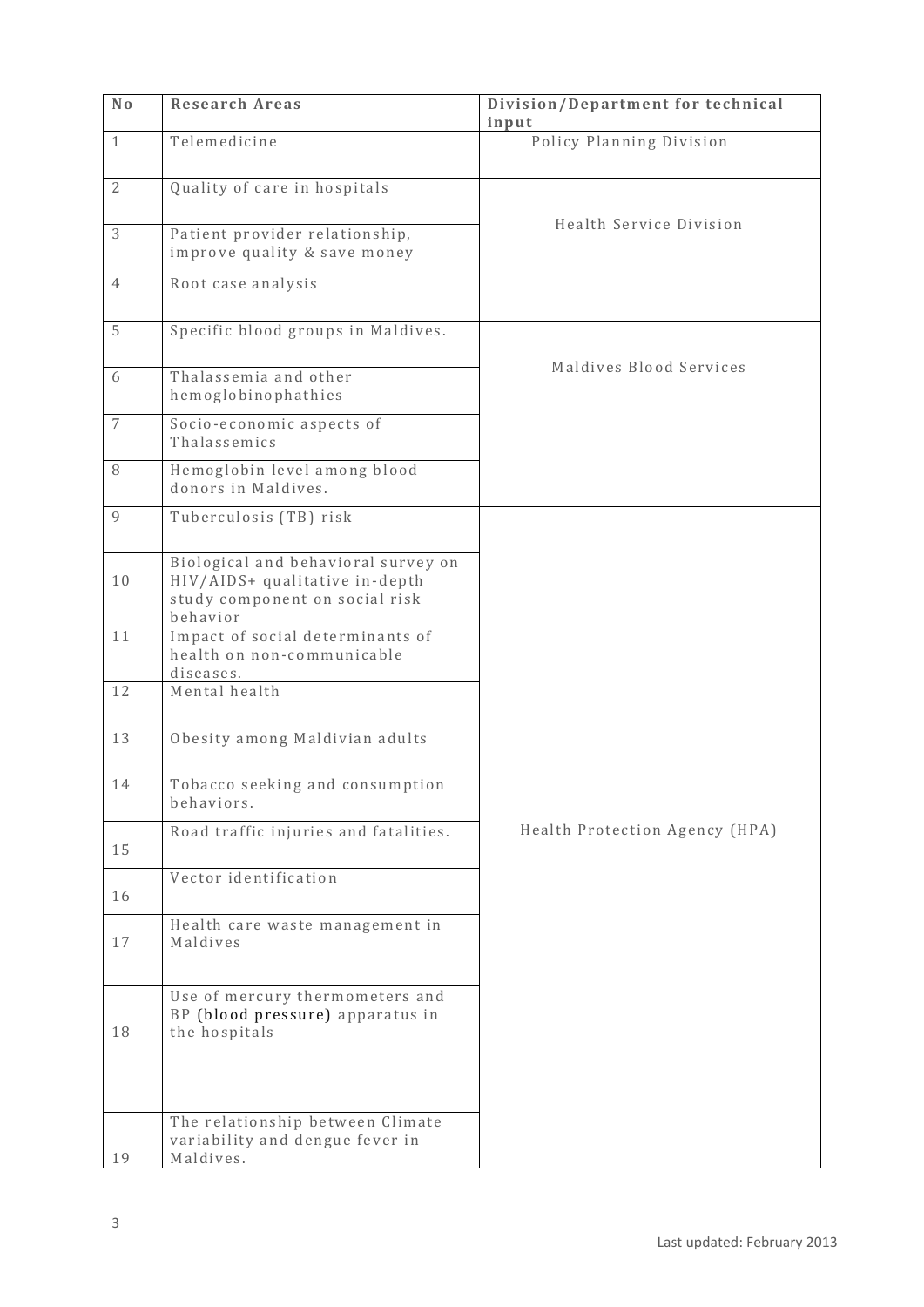| 20 | The relationship between air-<br>population and increased ARI in<br>Maldives.                                                                                     |                      |
|----|-------------------------------------------------------------------------------------------------------------------------------------------------------------------|----------------------|
| 21 | Knowledge Attitude Practice (KAP)<br>study among the agricultural<br>workers with regards to the safe use<br>of pesticides                                        |                      |
| 22 | Knowledge Attitude Practice (KAP)<br>study among the garage workers<br>with regards to the safe use of<br>chemicals                                               |                      |
| 22 | Adolescent health issues including<br>mental health                                                                                                               |                      |
| 23 | Healthy ageing                                                                                                                                                    |                      |
| 24 | Sexual and reproductive health                                                                                                                                    |                      |
| 25 | Child health and nutrition - Infant<br>and Young Child Feeding (IYCF),<br>mental nutrition                                                                        |                      |
| 26 | Immunization and related issues                                                                                                                                   |                      |
| 27 | Immunization data quality audit<br>(DQA)                                                                                                                          |                      |
| 28 | Vaccine refusal, vaccine<br>movement/missed immunization<br>opportunities.                                                                                        |                      |
| 29 | Pneumococcal disease burden.                                                                                                                                      |                      |
| 30 | Community Immunity threshold<br>estimates for selected vaccine<br>preventable diseases.                                                                           |                      |
| 31 | Effectiveness of treatments for<br>substance abuse in Maldives.                                                                                                   |                      |
| 32 | Effectiveness of Methadone<br>Maintenance Treatment (MMT) in<br>Maldives.                                                                                         |                      |
| 33 | "Methadone plus" of Methadone<br>Maintenance Treatment (MMT) in<br>Maldives.                                                                                      |                      |
| 34 | "Drug Law" in Maldives, how<br>Maldives has moved ahead in<br>combating substance abuse by<br>establishing "Drug Law" when<br>compared to Asia-Pacific region and | National Drug Agency |
| 35 | SAARC countries.<br>"VANUVAA", the unknown drug of<br>abuse.                                                                                                      |                      |
| 36 | Co-occurring disorders among<br>substance abusers in Maldives.                                                                                                    |                      |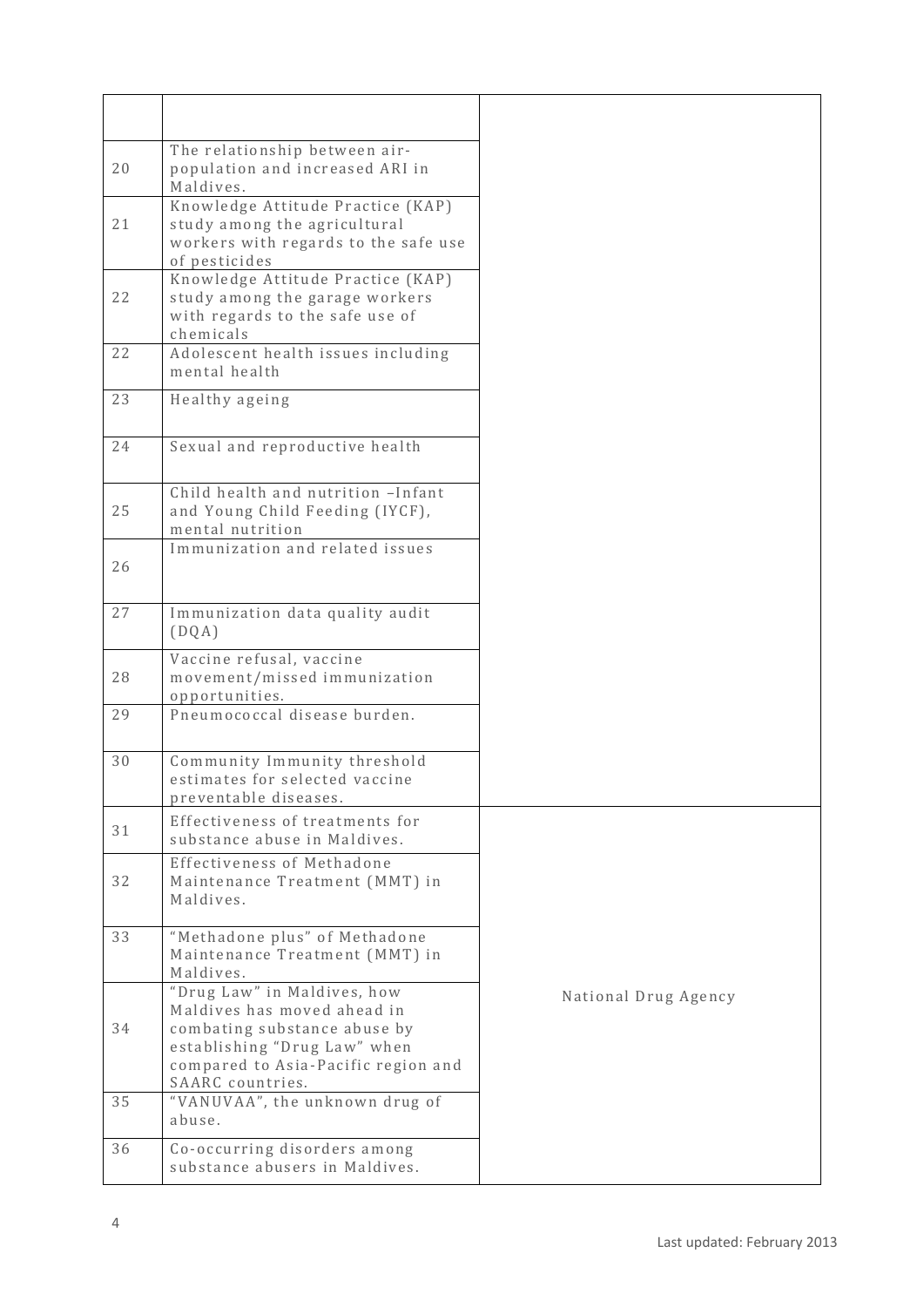| 37 | Relapse rates in Maldives. Why? A<br>comparative<br>study<br>with<br>other<br>countries.                                                                             |                                             |
|----|----------------------------------------------------------------------------------------------------------------------------------------------------------------------|---------------------------------------------|
| 38 | Substance abuse in Maldivian prison<br>population.                                                                                                                   |                                             |
| 39 | Adolescents on substance abuse in<br>Maldives. Why more and more of<br>them are resorting to substance<br>abuse? A comparative study with                            |                                             |
| 40 | A correlative study on school drop-<br>outs and substance abuse.                                                                                                     |                                             |
| 41 | Detoxification<br>(Inpatient/Outpatient) in island<br>health center settings.                                                                                        |                                             |
| 42 | Treatment of Benzodiazepine<br>addiction in various clinical<br>settings.                                                                                            |                                             |
| 43 | Polysubstance abuse among<br>pregnant women.                                                                                                                         |                                             |
| 44 | Women and substance abuse in<br>Maldives.                                                                                                                            |                                             |
| 45 | Increase in the prevalence of<br>Intravenous Drug Users (IDUs) in<br>Maldives.                                                                                       |                                             |
| 46 | Effectiveness of Non-Governmental<br>Organizations (NGOs) operated<br>Drop-in Centers (DICs) in Maldives.                                                            |                                             |
| 47 | Effectiveness of Non-Governmental<br>Organizations (NGOs) operated<br>Voluntary Counseling and Testing<br>(VCT) and Voluntary Testing Centers<br>(VTCs) in Maldives. |                                             |
| 48 | Long term treatment options for<br>substance abuse in Maldives-Best<br>Practices.                                                                                    |                                             |
| 49 | Comparative study on drug abuse in<br>Maldives and neighboring countries.                                                                                            |                                             |
| 50 | Maldives attitude towards substance<br>abuse.                                                                                                                        |                                             |
| 51 | Various street drugs in Maldives.                                                                                                                                    |                                             |
| 52 | Benzodiazepine abuse in Opioid<br>Substitution Treatment (OST).                                                                                                      |                                             |
| 53 | Additional Opioid Substitution<br>Treatment (OST) programs-a<br>feasibility study in Maldives.                                                                       |                                             |
| 54 | Drug peddling in Maldives                                                                                                                                            |                                             |
| 55 | Heroin withdrawal seizures.                                                                                                                                          |                                             |
| 56 | Identification and development of<br>Diagnosis Related Groups (DRGs) for<br>health Services                                                                          | National Social Protection Agency<br>(NSPA) |